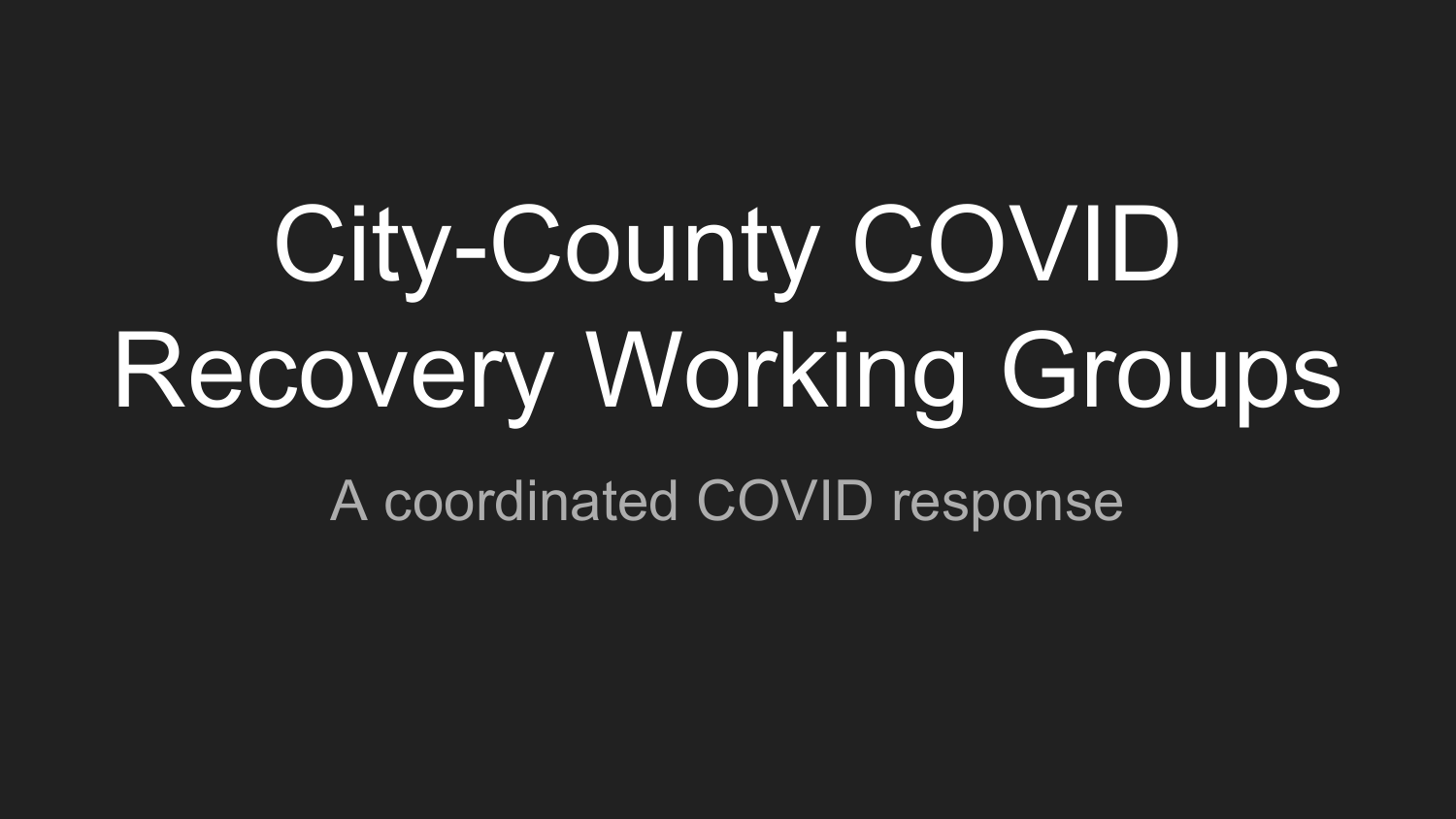### COVID-19 Community Action Groups

- Announced by Judge Wolff on Mayor Nirenberg on 3/30/2020
- "The COVID-19 Community Action working groups will address immediate needs resulting from the pandemic, recommend measures for long-term recovery and identify resources to assist community rebuilding efforts."
- Working Groups:
	- Federal & State Advocacy
	- Philanthropy
	- Food Security & Shelter
	- Business & Employment
	- Social Services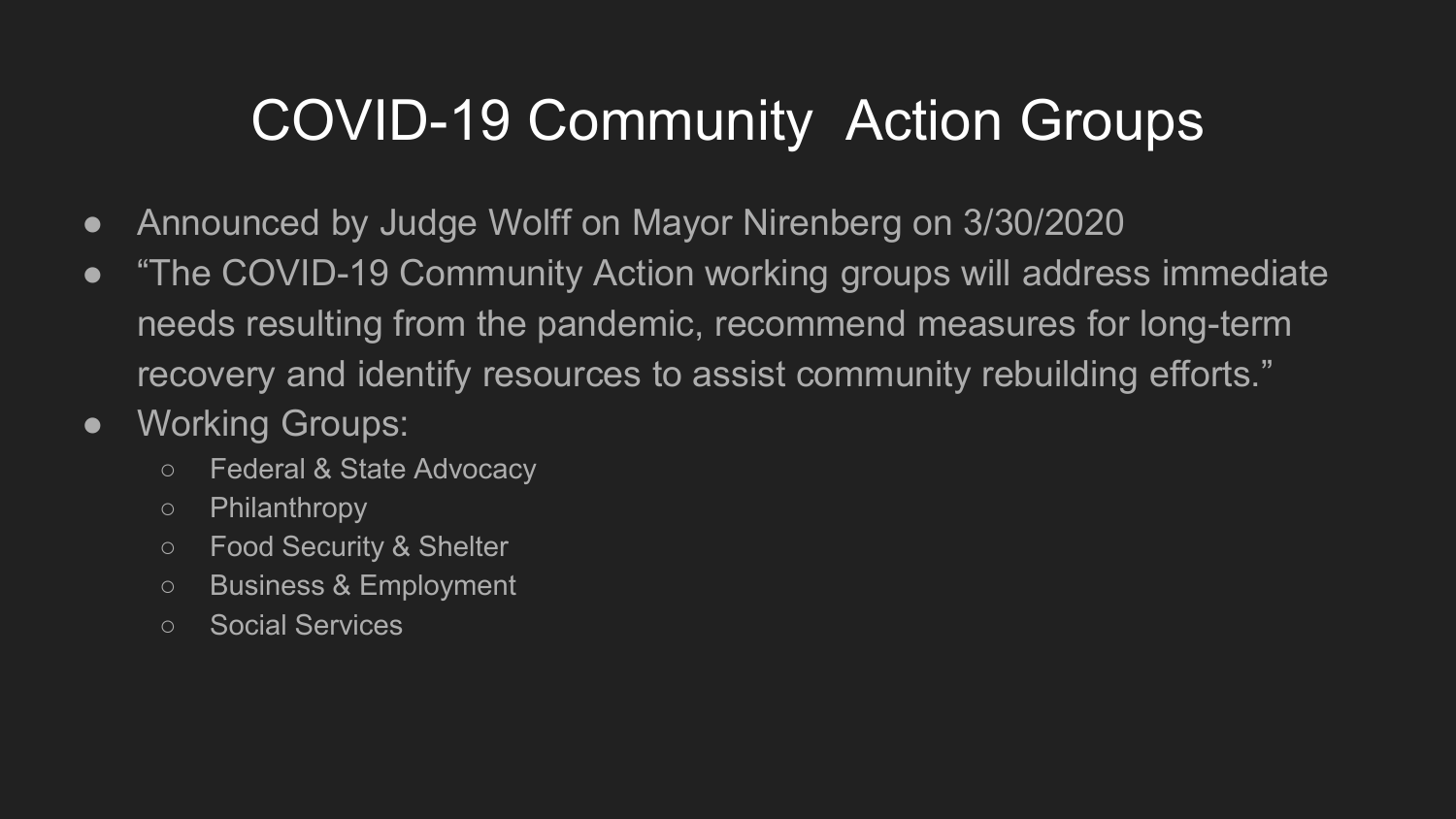#### Social Services Working Group Priorities

- Domestic Violence
- Substance Use
- Mental Health
- Digital Divide
- Evictions
- Education
- Senior Services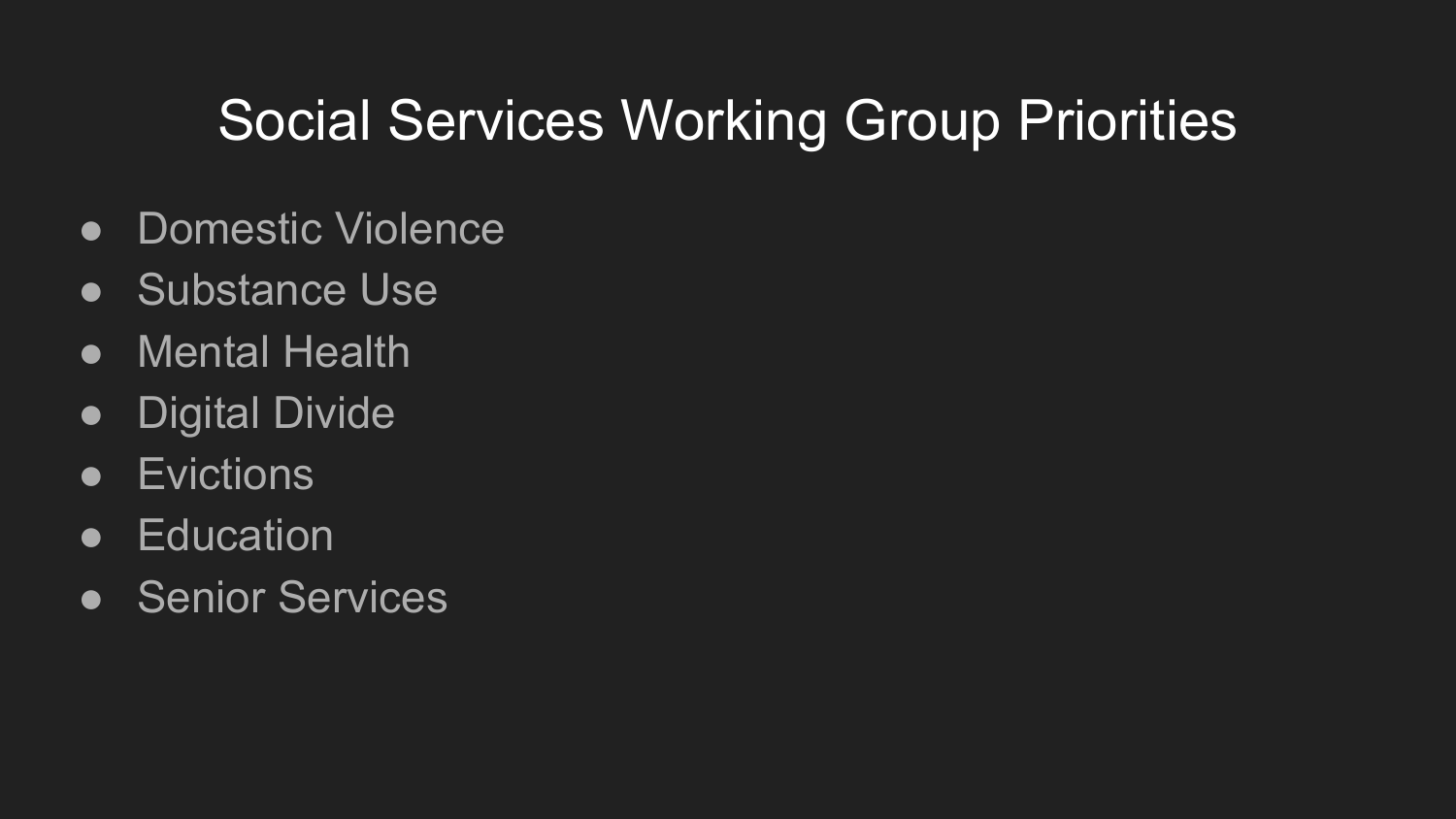#### Substance Use Areas of Concern

- Shift to telehealth
	- Restraints on grants in terms of administrative costs
- "Relapse trigger of the century"
- Stigma
- Reduction of philanthropic funding of delegate agencies
- PPE costs for patients and providers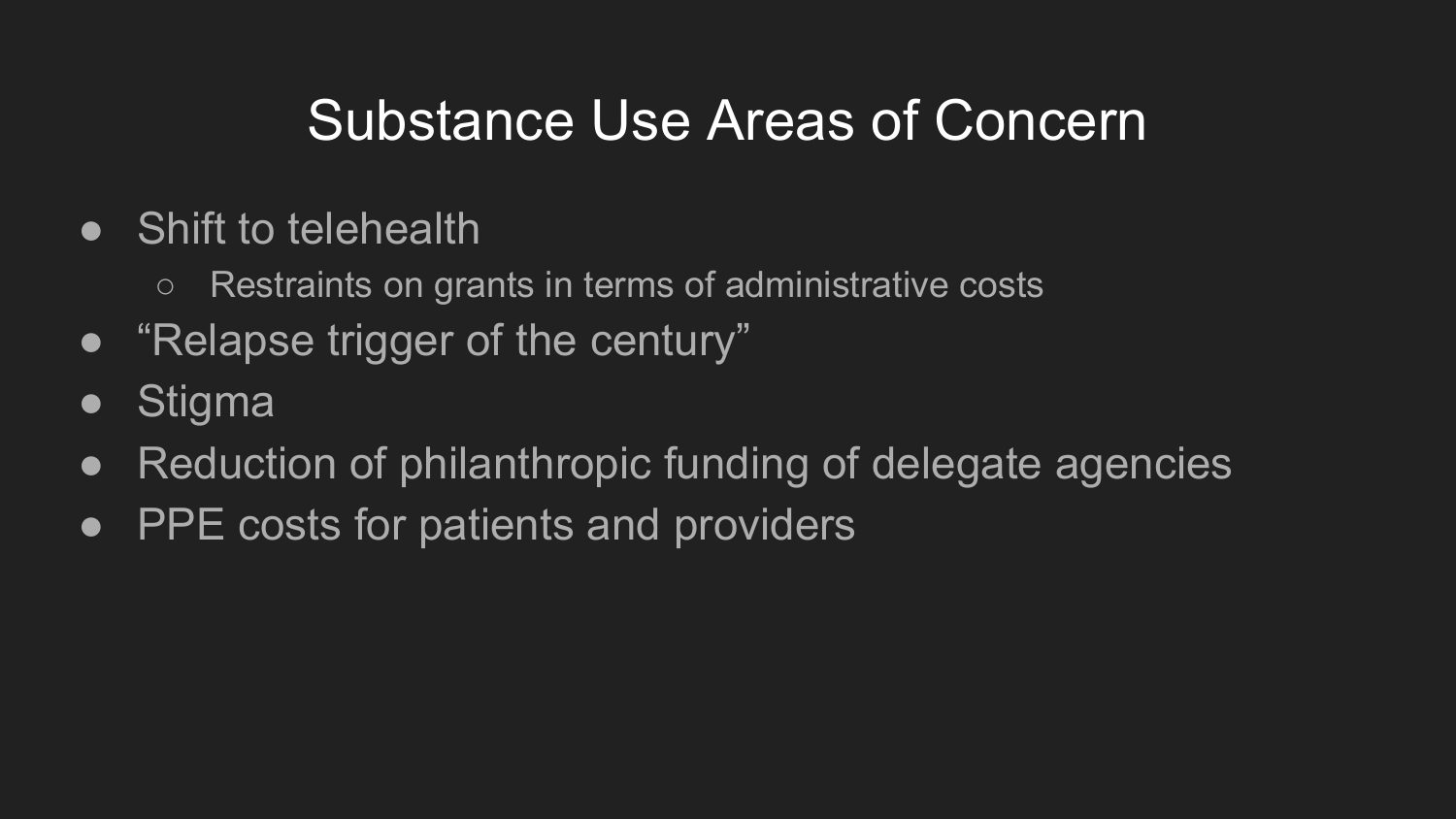#### Mental Health Areas of Concern

- Collective trauma
- Massive increase in demand by patients of all types of payers
- Shift to telehealth
- Reimbursement for telehealth
- Regulatory flexibility to provide care
- Mental health services for health care workers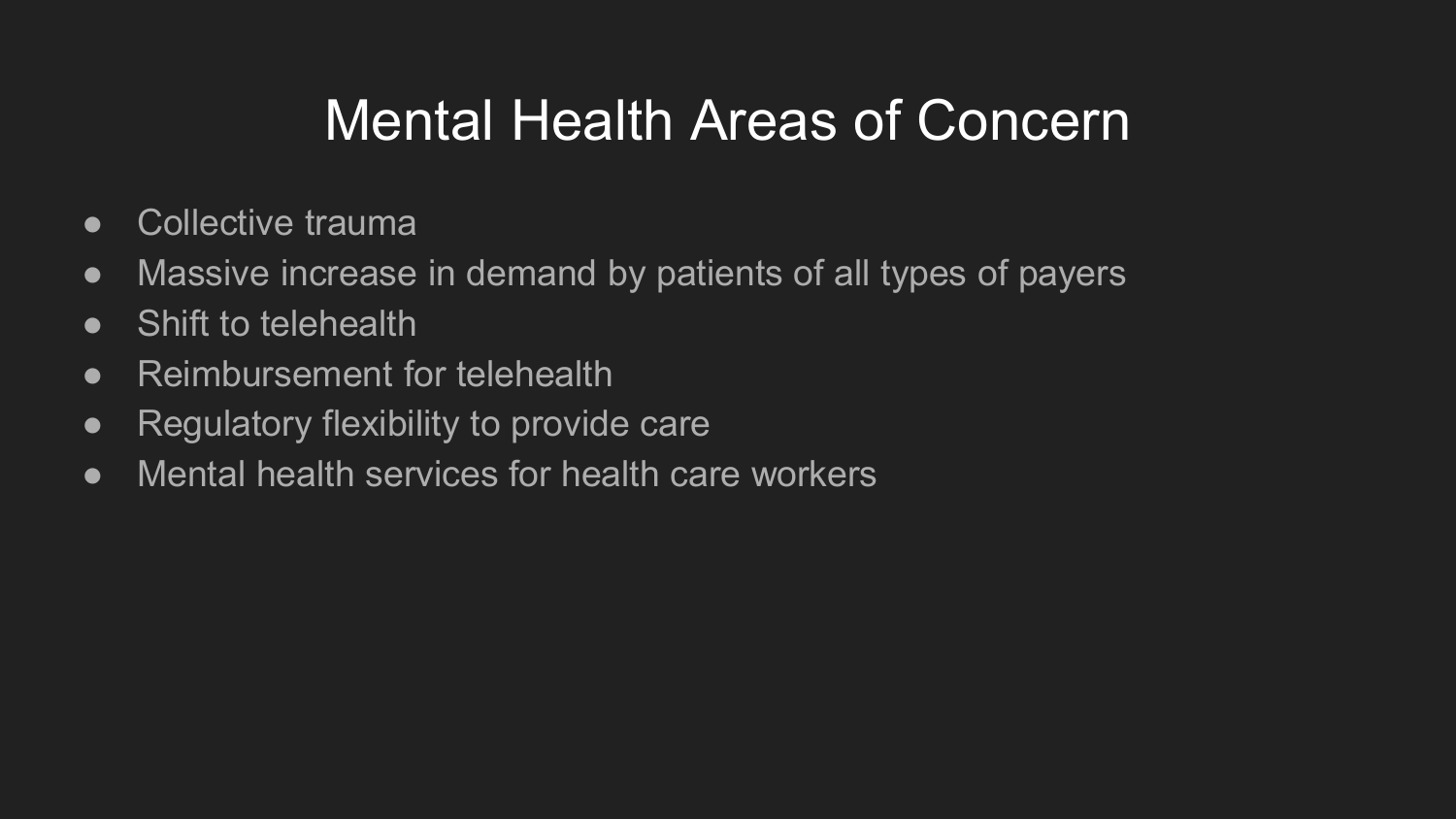#### Behavioral Health Recommendations

- 1. Legislative and regulatory advocacy for flexibility for telehealth reimbursement
- 2. Funding for PPE
- 3. Funding for 24-hour recovery hotline
	- Partnership between Rise Recovery, Alpha Home and Lifetime Recovery through United Way
- 4. Funding for CHCS mobile crisis outreach
	- Adults and children
- 5. Outpatient treatment for substance use disorder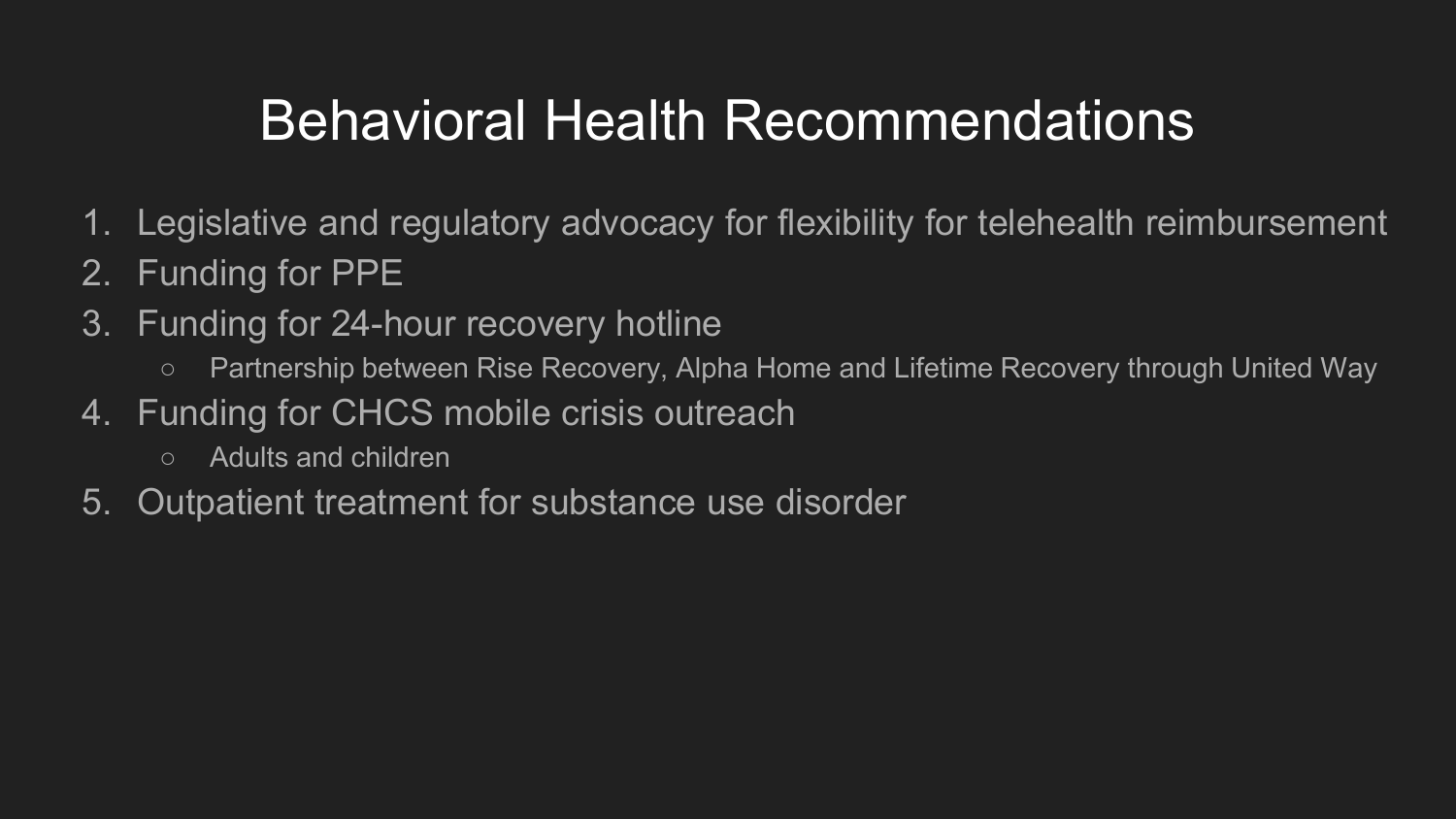## CARES Act Social Services Funding: \$4.5 **Million**

- Social Services agencies who incurred expenses as a result of COVID response
	- PPE
	- Cost of digital infrastructure
	- Technology-based case management
	- Staff training for COVID procedures

● \$750,000 earmarked for substance abuse